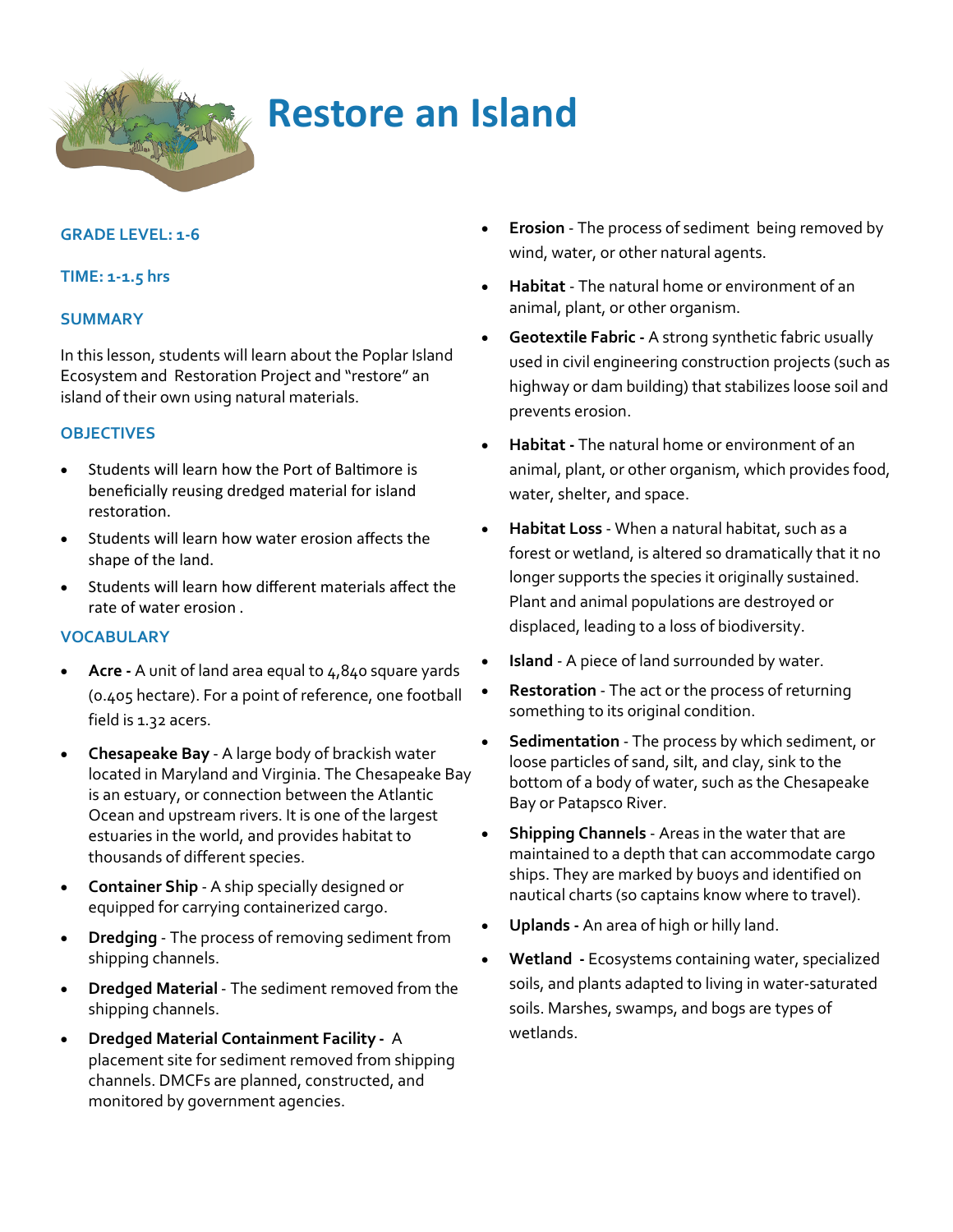#### **MATERIALS**

- Flat tray
- Sand
- Rocks
- Wooden Sticks
- **Fabric**
- Water
- Cup or spray bottles
- Spoons or small trowels

#### **BACKGROUND**

The Port of Baltimore brings financial prosperity to the state of Maryland and provides many jobs for residents. In order to keep the Port open for business, shipping channels must be kept deep enough so large ships that typically travel in the ocean can safely reach Baltimore. Placement sites are used to contain the sediment dredged from these channels and are sometimes beneficially used to restore and support habitat. An example is the Poplar Island Ecosystem Restoration Project which uses the sediment to restore remote island habitat within the Chesapeake Bay. This habitat attracts a wide array of animals which benefit from the protection provided by the island's remote location away from mainland predators.

# **ACTIVITY**

1. **Lesson Prep (15-20 mins):**

#### **Materials\* for this lesson include:**

- **A tray.** To build the island on. Plastic lunch trays are preferred, but other trays will work as well. Just remember that the tray will be used to put various natural materials on like sand, sticks, and rocks so anything that will be used to cook or hold food is not recommended. Make sure to build the island in an area that can get sandy and wet. Doing the activity in an outside area is recommended.
- **Sand.** To represent the dredged material the students will use to restore their island. Play sand can be easily found at craft and hardware stores. If sand is not available, other materials like topsoil or dirt from the backyard can be used. Just remember to do no harm to the environment if you take any materials from nature.
- **Building materials.** Such as rocks, sticks, and fabric. This represents some of the building materials used by construction workers at the sites. Rocks represent armor stone that is used on the perimeter of the island to prevent erosion. Sticks and Fabric represent other materials that are used as well. .
- **A cup filled with water.** This will be used to pour on the finished island to see how well it withstands erosion. Other things can be used as well, like a spray bottle filled with water, or a fan to represent wind erosion. Try and test out different items to see how that affects the rate of erosion.
- \* Materials are provided if educators come to your site, but feel free to add additional recycled materials.

#### 2. **Engage/Elicit (10-15 mins):**

The Port of Baltimore Environmental Education Team has felt board and corkboard lessons that they can bring to your students to introduce the information explained below.

Start the lesson explaining the history of Poplar Island, an island in the mid-Chesapeake Bay, not far from Tilghman Island in Talbot County. The first land survey of Poplar Island was completed in 1847. Ask the students if they know what a land survey is. A land survey is when the area of the land is measured to see how big it is. They measured the area of Poplar Island and found that it was about 1,140 acres in size. Ask the students what an acre is commonly compared to the size of? One acre is about the size of a football field, so Poplar Island was over 1,000 football fields large. Ask the students if they think that's a pretty good-sized island?

Some people back then thought it was a good size and decided to live on Poplar, but the island needed some work. They needed to clear the land to build their homes and other buildings. Ask the students what was used on the island to help build the people's homes? They used wood from trees to make lumber to build buildings on the island. They also needed to get food. What were some ways they could make their own food on the island? They could hunt, or they could grow their own food by growing crops or raising livestock. However, at that time, the island was covered in tall grasses. Ask the students what they think had to be done to prepare the land for growing their food? They had to remove all the grasses to prepare the land for their livestock and crops. Ask the students what they think happened to the native animals that lived on Poplar without all the trees and grasses? They lost their habitat, or homes. Some of the animals were not able to survive and others simply moved away by swimming or flying.

During the late 1800s early 1900s the island was home to a town called Valliant which housed about 100 individuals, eleven farms, a general store,

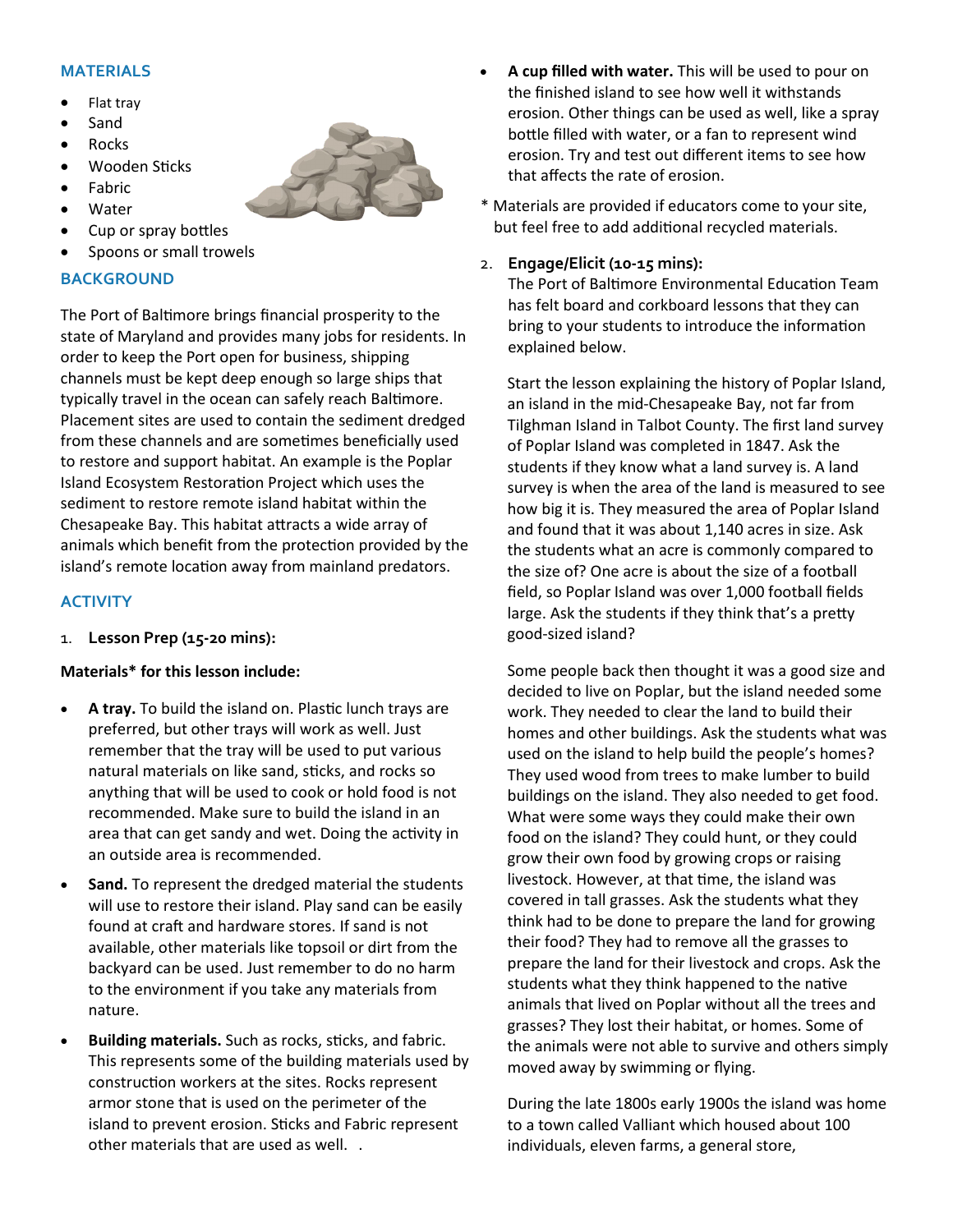schoolhouse/church, post office and a sawmill. However, during this time something else was happening to the island. Ask the students what happens when a plant is removed from the ground. The plant brings up roots and the roots bring up dirt. The roots of the plant help hold soil together and help prevent land from falling apart. Ask the students what they think happened to the island when the root system was taken away and forces like wind, waves, and rain happened. The land washed away. Ask the students if they know what the word is called when forces cause the land to wash away. Erosion is the gradual wearing of rock and soil caused by factors such as water, wind, or ice. Without the root system to help hold the island together, the island started to erode at a rapid rate. Erosion is a natural process and in a healthy ecosystem erosion is balanced by other processes. However, since the island root system that held captured sediments had been removed, the island started to erode at a rapid rate.

By the early 1900's the island was said to be eroding away at about 15 feet per year, and by the 1920's all the residents of Valliant had to move off the island. The island continued to erode as the years went on and Poplar went through many owners. That was, until 1993 when the U.S. Army Corps of Engineers (USACE) conducted another land survey. They found that the island had shrunk to less than 5 acres and had split into four tiny islands that they called remnant islands. Ask the students how much land was lost, from 1,140 acres in 1847 to 5 in 1993? The island lost over 1,135 acres, that is over 99% of its landmass!

It was estimated that by the year 2000 the island would erode completely. However, if you look at a map of Poplar Island today you can see that it is much larger than 5 acres. How could it be that four small islands became one large island? The answer to the erosion issues that impacted Poplar Island came from the Maryland Department of Transportation Maryland Port Administration (MDOT MPA) and the USACE, who are responsible for maintaining the shipping channels within the Chesapeake Bay leading to the Port of Baltimore. Each year about 5 million cubic yards of dredged material needs to be removed from the shipping channels to maintain the depth needed for cargo ships to pass through effectively. That's enough sediment to fill the M&T bank stadium in Baltimore! Ask the students what a restored island in the middle of the Chesapeake Bay has to do with maintaining shipping channels. All of that sediment that is dredged up needs a place to go. The solution, which has been

called a win-win, is to use the dredged material to restore a historic island in the Chesapeake Bay and to provide needed habitat for native animals.

#### 2. **Explore (30-45 mins):**

The students' challenge for this lesson is to use the materials provided to restore their own island that will withstand the forces of erosion. The goal is to use every day natural items that replicate the materials used at the Dredged Material Containment Facilities and Restoration Sites, like Poplar Island. Once the island is built the students will put it to the test of various erosion forces to see if it withstands or erodes.

- I. (Optional) Engineers with the USACE and the MDOT MPA will create a design plan of their design and share it with their peers to review. Have the students plan out their island before they begin building their island . The students can make a list of supplies to be used and make a drawing or sketch of what their island will look like.
- II. Have the students gather supplies they will use to build their islands. If in a classroom setting and the students are in groups, it might be easier to give students the same amount of each supply to start out with and have them request more if needed.
- III. Students will have a set amount of time to use the supplies and build their island. Let the students build their island without much guidance from the teachers or adult chaperones to allow students to build problem solving skills but be available to keep the students on track and help as needed.
- IV. Allow the students more or less time depending on their interest level. If time allows, students can clean up their area and put back any unused supplies. This will help prevent the students from continuing to build their island past the building time and prevent any distractions when testing out the island stability.
- 3. If they're strong enough, have the students bring their tray with their restored island up one at a time for testing. If the island is too heavy for the students to move, the tests can be done where each group is located. Have the students talk about their completed island, for example if it has a name or some of the thought process when building. Then use the cup of water and pour it on the island to see if it withstands water erosion. Once the island has been hit with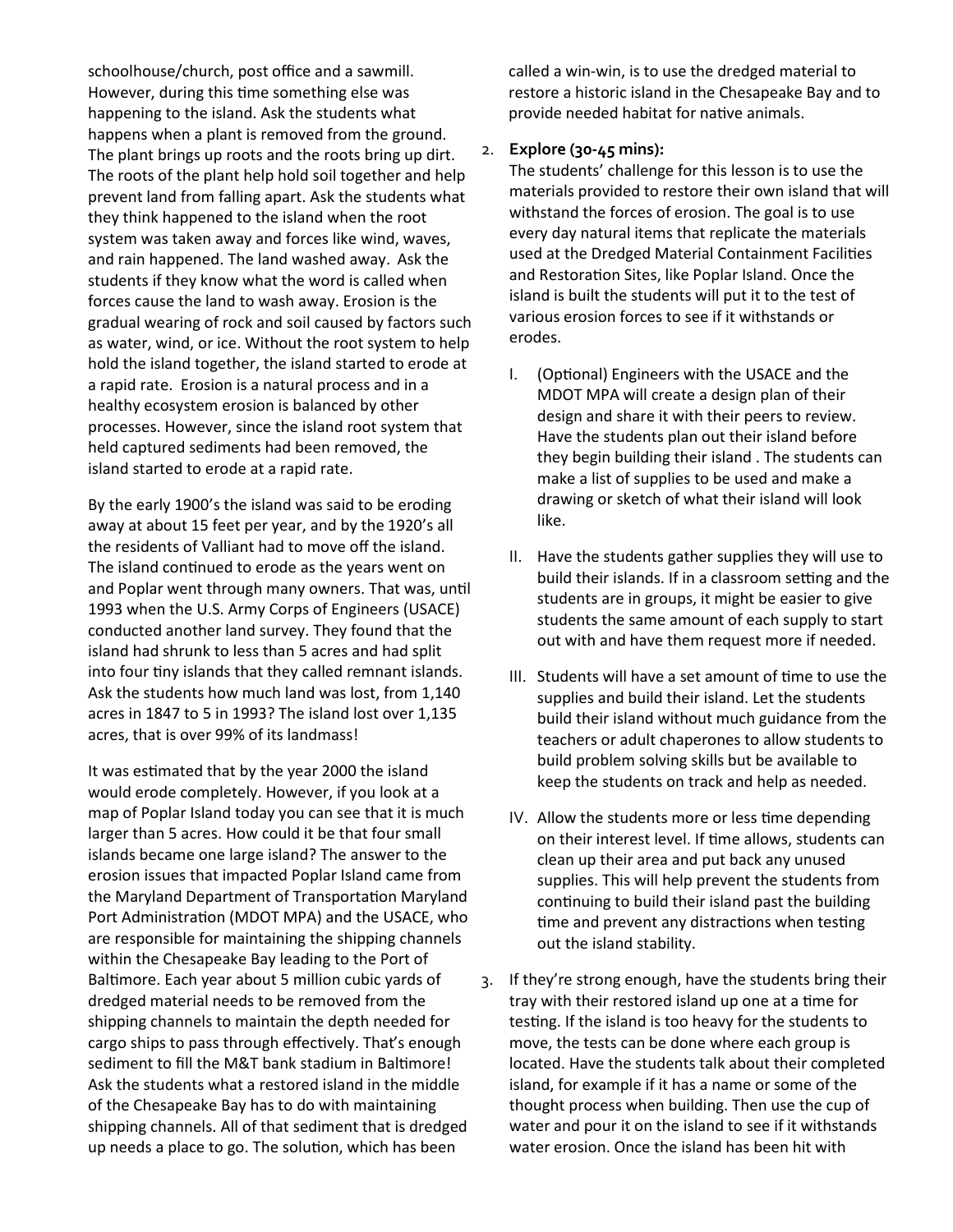erosion discuss if the island was successful at preventing erosion.

#### 3. **Explain (5-10 mins):**

After all students have tested their designs and materials have been cleaned up, gather students for a wrap-up discussion. Ask the students what did or did not help prevent erosion on the island. Ask questions such as: Was it easy to build? Harder than they thought? What made it easy/hard? Would they do anything differently?

Explain how the rocks, wood, or fabric were placed would influence the rate of erosion. However, the more materials used, the more expensive the project gets. Engineers and contractors work very hard to make projects like Poplar Island as efficient and cost effective as possible.

#### **Evaluate/Wrap-Up (5-10 mins):**

Poplar Island was built to make sure erosion doesn't happen like it did in the past. The perimeter of the island is built out of a special material called armor stone. It is very similar to riprap, the 50-to-100-pound stones that are commonly used to strengthen shorelines. However, armor stone is much larger than riprap. Each stone weighs between 200 and 4,000 pounds and is specifically cut for island protection. The tides, water depth, and wind direction determine exactly where and how the armor stone is placed. Larger rocks are put in areas that have more potential

to be affected by erosion. The armor stone perimeter is also built with layers of smaller stones, geotextile fabric and sand to make sure it is as strong as possible. The island is then filled with dredged material. In addition to habitat, the island has roads made of sand so thatpeople who work there can move around the site.

### **DIVE DEEPER**

Ask the students what was missing from the islands they made. The islands didn't have plants on them, so they didn't have the root system to hold the land together. After the island is filled with material then two types of habitats are created, wetlands and uplands. Ask the students what will naturally come back once these habitats are planted. The animals will come back to the restored habitat. Ask the students what plants and animals they think could be found in Poplar Island's wetland and upland habitats. Educators can provide a species list for common plants and animals found on the island.

Have the students look at the Greenport Resources and Publications page: [https://mpa.maryland.gov/greenport/](https://mpa.maryland.gov/greenport/Pages/publications.aspx) [Pages/publications.aspx](https://mpa.maryland.gov/greenport/Pages/publications.aspx) to research and learn about different ways the Port of Baltimore is using dredged material for restoration. You can watch the video "Sediment to Solutions: Channeling Innovation for Beneficial Reuses" [https://vimeo.com/396790121.](https://vimeo.com/396790121) Also look at other programs offered by the Port of Baltimore Environmental Education Team to learn more about habitat restoration that is made possible thanks to the beneficial use of dredged material.